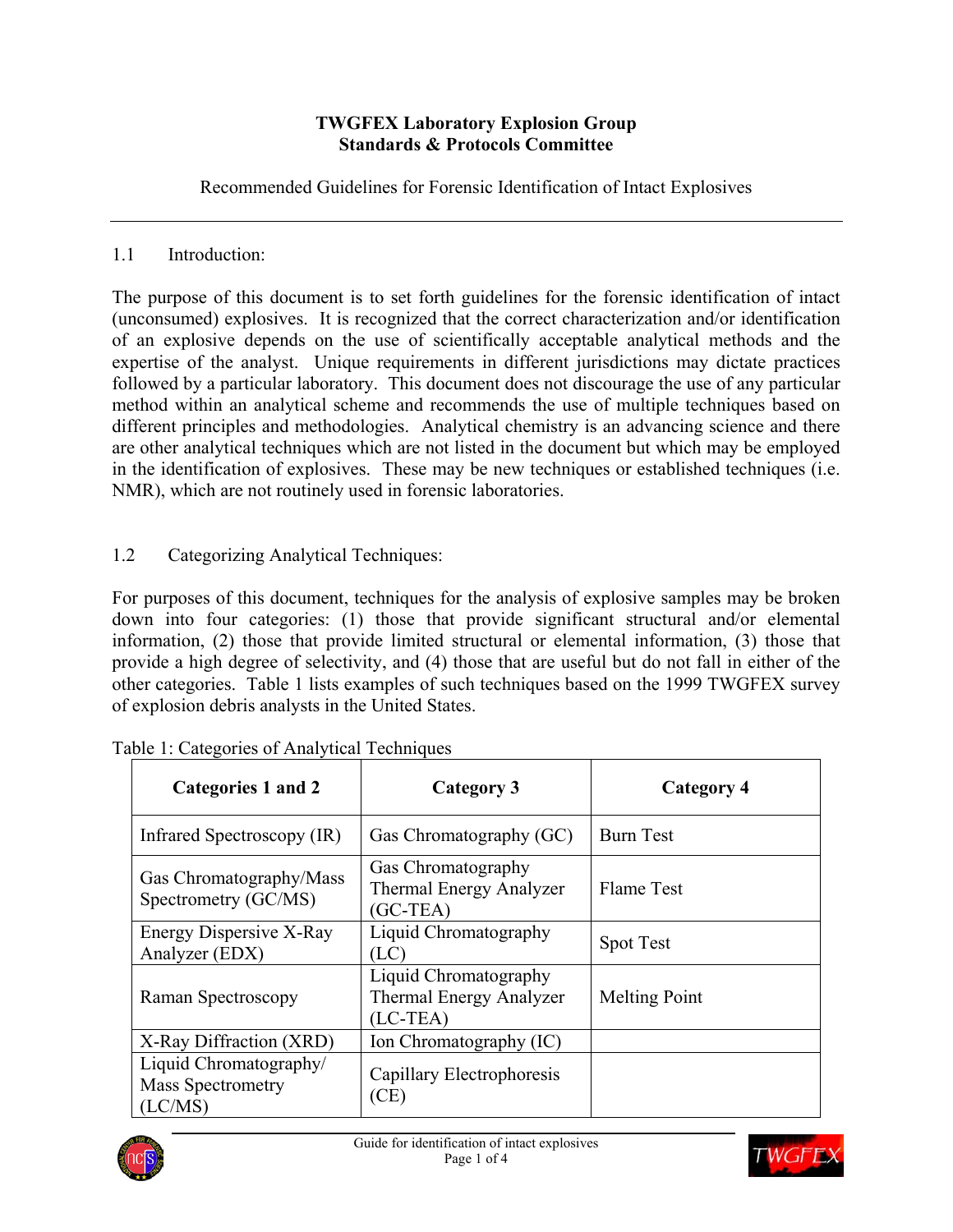| Categories 1 and 2 | Category 3                | <b>Category 4</b> |
|--------------------|---------------------------|-------------------|
|                    | Thin Layer                |                   |
|                    | Chromatography (TLC)      |                   |
|                    | Ion Mobility Spectrometry |                   |
|                    | (IMS)                     |                   |
|                    | Polarizing Light          |                   |
|                    | Microscopy (PLM)          |                   |
|                    | Stereo Light Microscopy   |                   |
|                    | <b>SLM</b>                |                   |

- 1.3 Recommended Practices:
- 1.3.1 Good laboratory practices suggest that multiple techniques be employed in forensic explosive identification and that supporting analytical data be available for review. Examples of such data include printed chromatograms, photographs/photocopies of results, or detailed descriptions of morphological characteristics.
- 1.3.2 Examination of suspected explosives should start with macroscopical and microscopical observations and, when appropriate, a burn test. The usefulness of these initial tests assumes the examiner has a working knowledge of explosives. While the visual examination and burn test may be suggestive of an explosive, it is necessary to use additional analytical techniques to identify the explosive compound itself or its key constituents. The key constituents are highlighted in red (or shaded in B&W copies) for each applicable type of explosive on the chart in Appendix A.
- 1.3.3 In addition to the visual examination and burn test of the intact sample, individual component(s) (shaded or in red in Appendix A) of the explosive must be identified as follows:
	- 1.3.3.1. A technique identified with a numeral 1 is sufficient for identification.
	- 1.3.3.2. A technique identified with a numeral 2 requires one more supporting technique for identification.
	- 1.3.3.3. A technique identified with a numeral 3 requires two more supporting techniques for identification.
	- 1.3.3.4. A technique identified with a numeral 4 requires three more supporting techniques for identification.



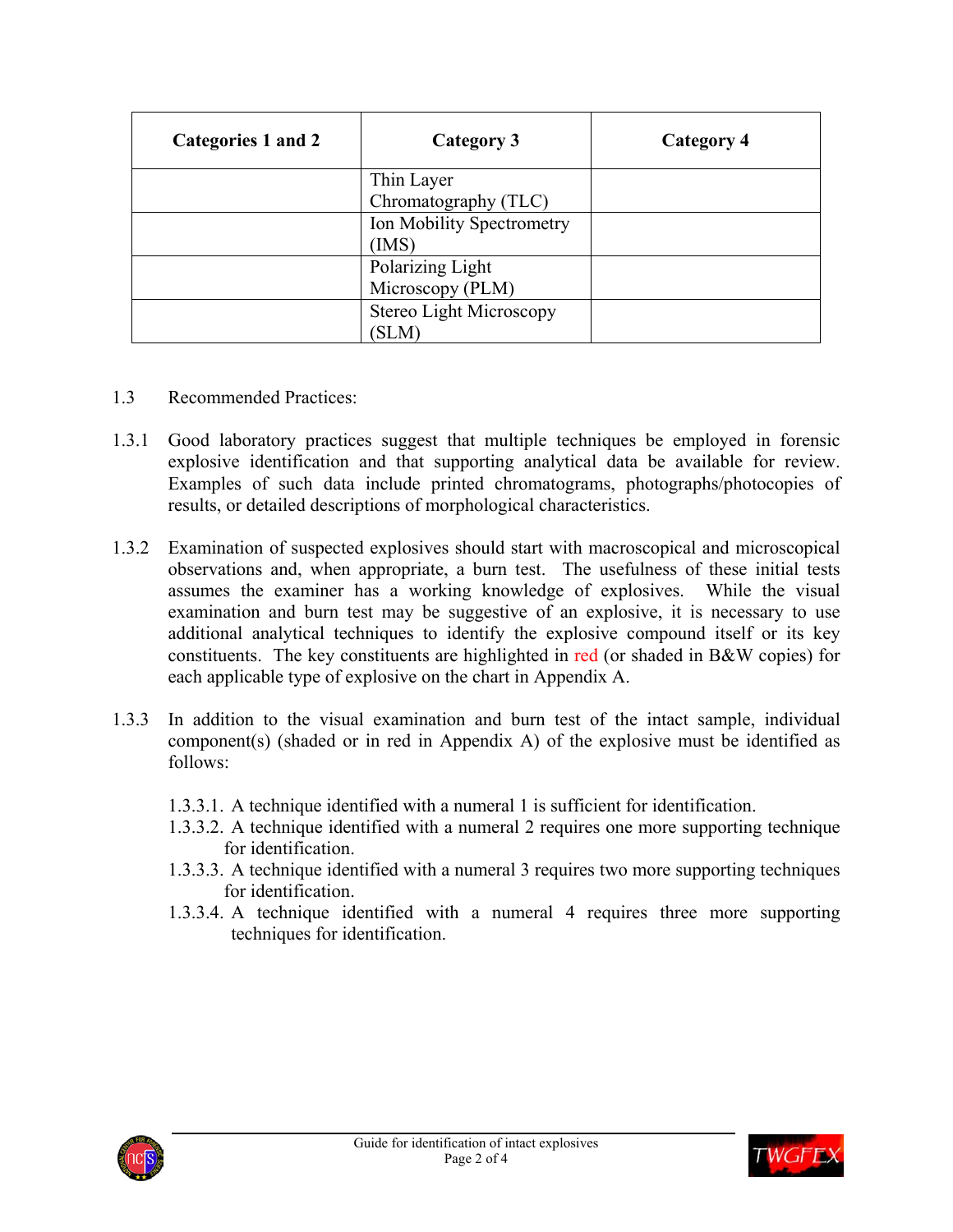# 1.3.4 Clarifications to 1.3.3

1.3.4.1 When identifying ions, two techniques per ion are required.

1.3.4.2 Some category 3 techniques lend themselves to being counted twice:

- Chromatographic techniques may be counted as two distinct Category 3 methodologies when different stationary and/or mobile phases are employed.
- PLM may be counted as two distinct Category 3 methodologies when 2 different identification tests are done, such as examination of the physical/optical properties plus a microcrystalline test
- 1.3.5 For an analytical technique to be considered of value, the test must be considered 'positive'. While 'negative' tests provide useful information for ruling out the presence of a particular family of explosives, these results have limited value toward establishing the identification of an explosive substance.

1.3.6 Forensic laboratories are encouraged to establish reference collections. The collections should contain explosives that the laboratory is likely to encounter. Digital images or photographs of a few examples of each explosive would be useful to assist examiners. Examples include:

- 1. Black Powder
- 2. Pyrodex<sup>®</sup>/ Triple  $7^{\circledR}$
- 3. Black Canyon<sup>®</sup>/Clean Shot<sup>®</sup>
- 4. Flash Powder/Pyrotechnic
- 5. Smokeless Powder (single-base & double-base)
- 6. Dynamite
- 7. Watergel/Slurry
- 8. Emulsion
- 9. ANFO
- 10. Binaries (e.g. Kinepak<sup>®</sup>)
- 11. Plastic Bonded Explosives
- 12. Single Component Explosive (e.g. TNT, PETN, RDX, HMX, EGDN, Tetryl, Azides)
- 1.4 Appendix A is a chart showing analytical techniques that may be used for identifying common, intact commercial explosives. This chart also shows the recommended constituents (in RED or shaded) that must be individually identified for multiple component explosives. The identification of these components forms the basis for identification of the explosive material.



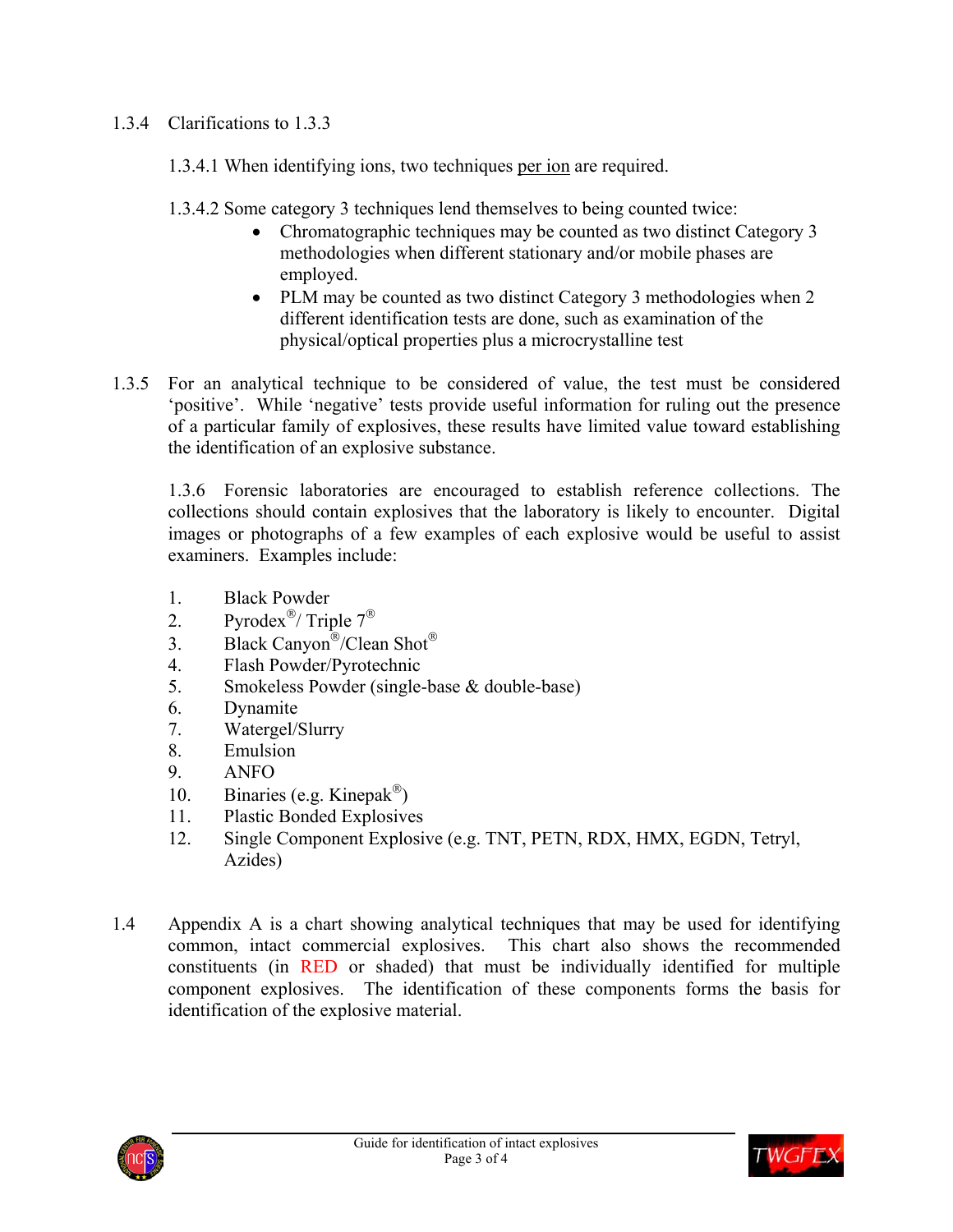1.5 Safety:

The laboratory is strongly encouraged to establish safety protocols for the safe execution of these procedures.

#### 1.6 Summary:

It is understood that the forensic identification of an explosive may be accomplished by a variety of analytical techniques. These guidelines recommend that at least one Category 1 technique be utilized in performing forensic explosive identifications. The use of multiple techniques and methodologies that provide structural and/or elemental information about an explosive is strongly recommended. It should be recognized that these guidelines are minimum standards for the identification of explosives. Within these guidelines, it is at the discretion of the individual analyst to determine which combination of analytical techniques satisfies the requirements for the identification of an explosive.

These guidelines were formulated with the express intent of application to commercial explosives. Improvised explosives should be identified using similar principles.